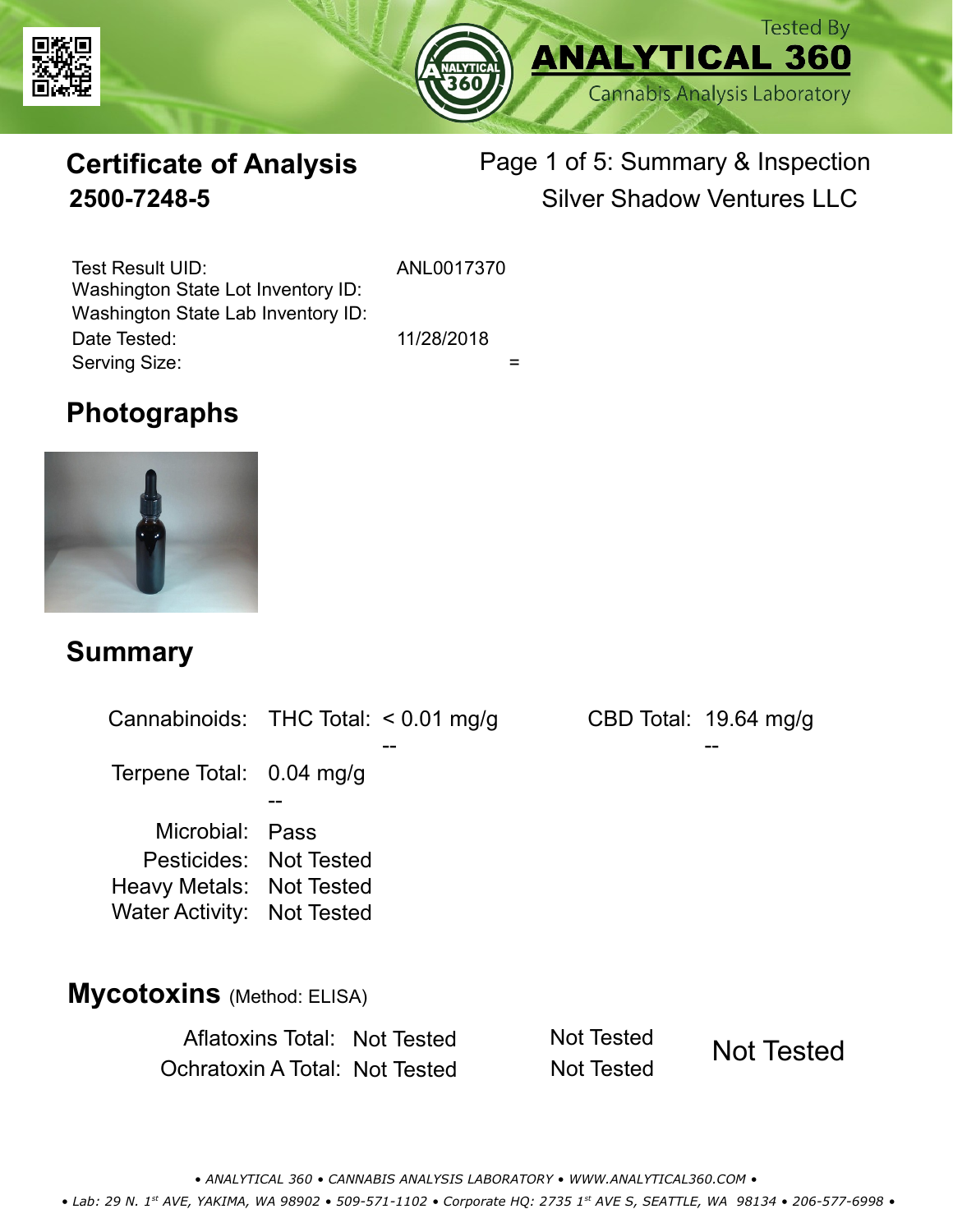



# **Certificate of Analysis** Page 2 of 5: Summary & Inspection **2500-7248-5** Silver Shadow Ventures LLC

| Test Result UID:                   | ANL0017370 |
|------------------------------------|------------|
| Washington State Lot Inventory ID: |            |
| Washington State Lab Inventory ID: |            |
| Date Tested:                       | 11/28/2018 |
| Serving Size:                      |            |

#### **Potency Profile (Method: HPLC-DAD)**

|                                                                                           | CBG-A                                                  | $< 0.01$ mg/g | -- |
|-------------------------------------------------------------------------------------------|--------------------------------------------------------|---------------|----|
|                                                                                           | <b>CBG</b>                                             | $< 0.01$ mg/g | -- |
|                                                                                           | <b>CBG TOTAL</b><br>$(CBG-A * 0.878 + CBG)^1$          | $< 0.01$ mg/g | -- |
|                                                                                           | $\Delta$ 9-THC-A                                       | $< 0.01$ mg/g | -- |
|                                                                                           | $\Delta$ 9-THC                                         | $< 0.01$ mg/g | -- |
|                                                                                           | $\Delta$ 9-THCV                                        | $< 0.01$ mg/g | -- |
|                                                                                           | $\Delta$ 8-THC                                         | $< 0.01$ mg/g | -- |
|                                                                                           | <b>CBN</b>                                             | $< 0.01$ mg/g | -- |
|                                                                                           | <b>THC-TOTAL</b><br>(THC-A * 0.877 + THC) <sup>1</sup> | $< 0.01$ mg/g | -- |
|                                                                                           | CBD-A                                                  | $< 0.01$ mg/g | -- |
|                                                                                           | <b>CBD</b>                                             | 19.64 mg/g    | -- |
|                                                                                           | CBDV-A                                                 | $< 0.01$ mg/g | -- |
|                                                                                           | <b>CBDV</b>                                            | $< 0.01$ mg/g | -- |
|                                                                                           | <b>CBD-TOTAL</b><br>$(CBD-A * 0.877 + CBD)^1$          | 19.64 mg/g    | -- |
|                                                                                           | <b>CBC</b>                                             | $< 0.01$ mg/g | -- |
| + 9-THCV + $\triangle$ 8THC + CBN + CBD + CBDV + CBG + CBC <sup><math>/2</math></sup>     | <b>ACTIVATED-TOTAL</b>                                 | 19.64 mg/g    |    |
| <b>TOTAL DETECTED CANNABINOIDS</b><br>TOTAL + THC TOTAL + CBD TOTAL + CBG TOTAL + D8THC + |                                                        | 19.64 mg/g    |    |

(CBDV TOTAL + THC TOTAL CBN + CBC + THCV)

(∆9THC + 9-THCV + ∆8THC

1 - Cannabinoid totals are adjusted to account for the decarboxylation of the cannabinoid acids. The reported total is the amount of the activated cannabinoid that would be if all of the<br>carboxylic acid has been removed th

2 - Cannabinoids that have been activated through decarboxylation (curing/storage of flowers, or heating/cooking of edibles, tinctures, & concentrates)

*• ANALYTICAL 360 • CANNABIS ANALYSIS LABORATORY • WWW.ANALYTICAL360.COM • • Lab: 29 N. 1st AVE, YAKIMA, WA 98902 • 509-571-1102 • Corporate HQ: 2735 1st AVE S, SEATTLE, WA 98134 • 206-577-6998 •*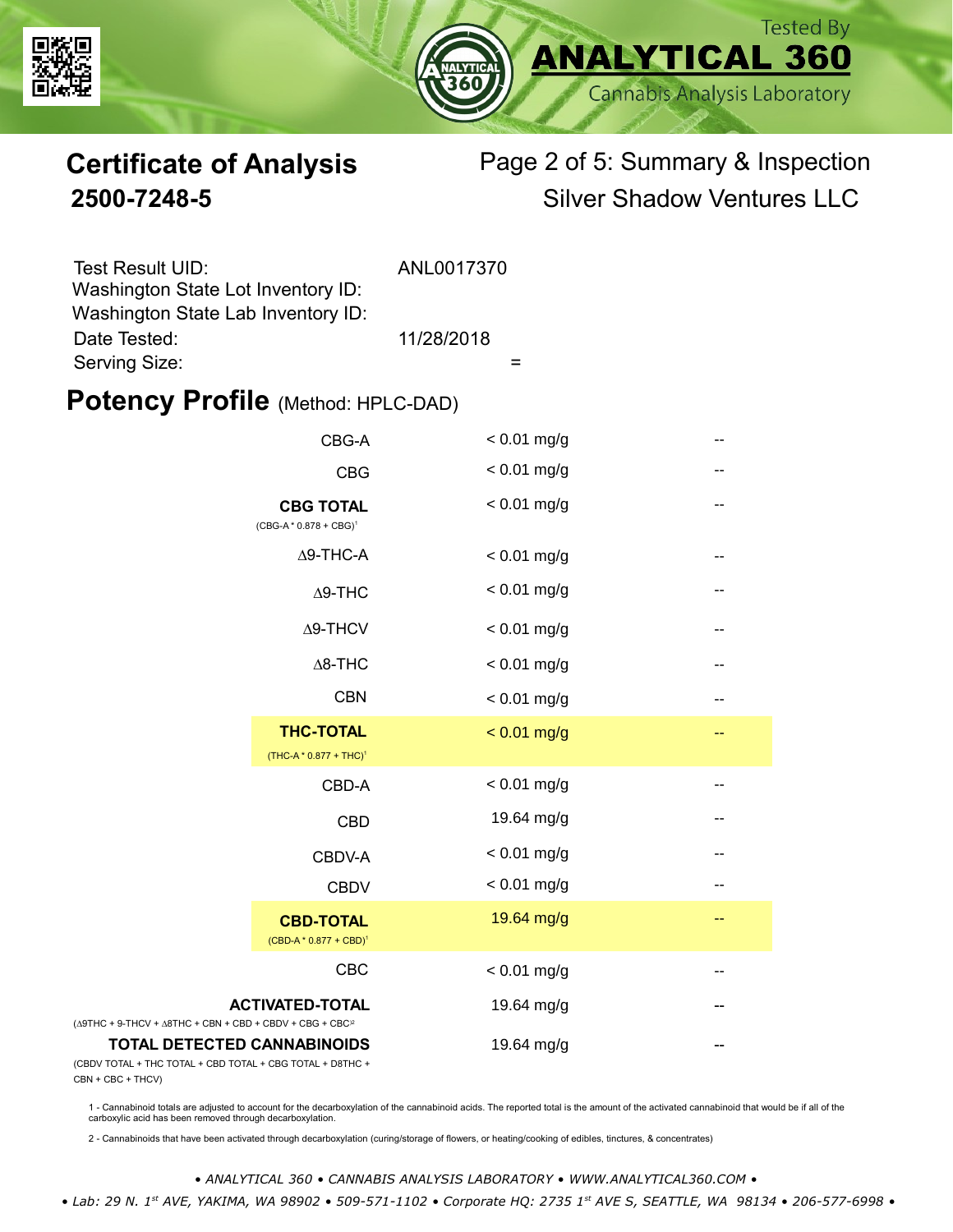



# **Certificate of Analysis** Page 3 of 5: Summary & Inspection **2500-7248-5** Silver Shadow Ventures LLC

| Test Result UID:<br>Washington State Lot Inventory ID: | ANL0017370 |  |
|--------------------------------------------------------|------------|--|
| Washington State Lab Inventory ID:                     |            |  |
| Date Tested:                                           | 11/28/2018 |  |
| Serving Size:                                          |            |  |

### **Terpene Profile** (Method: HS-GC-FID)

| <b>Terpene Total</b> | $0.04$ mg/g   | --                                    |
|----------------------|---------------|---------------------------------------|
|                      |               |                                       |
| Humulene             | $< 0.01$ mg/g | --                                    |
| Caryophyllene        | $0.03$ mg/g   | --                                    |
| Linalool             | $< 0.01$ mg/g | $\overline{\phantom{a}}$              |
| Terpinolene          | $< 0.01$ mg/g | --                                    |
| Limonene             | $< 0.01$ mg/g | --                                    |
| Ocimene              | $< 0.01$ mg/g | --                                    |
| Myrcene              | $< 0.01$ mg/g | $\hspace{0.05cm}$ – $\hspace{0.05cm}$ |
| <b>Beta Pinene</b>   | $< 0.01$ mg/g | --                                    |
| Alpha Pinene         | $< 0.01$ mg/g | --                                    |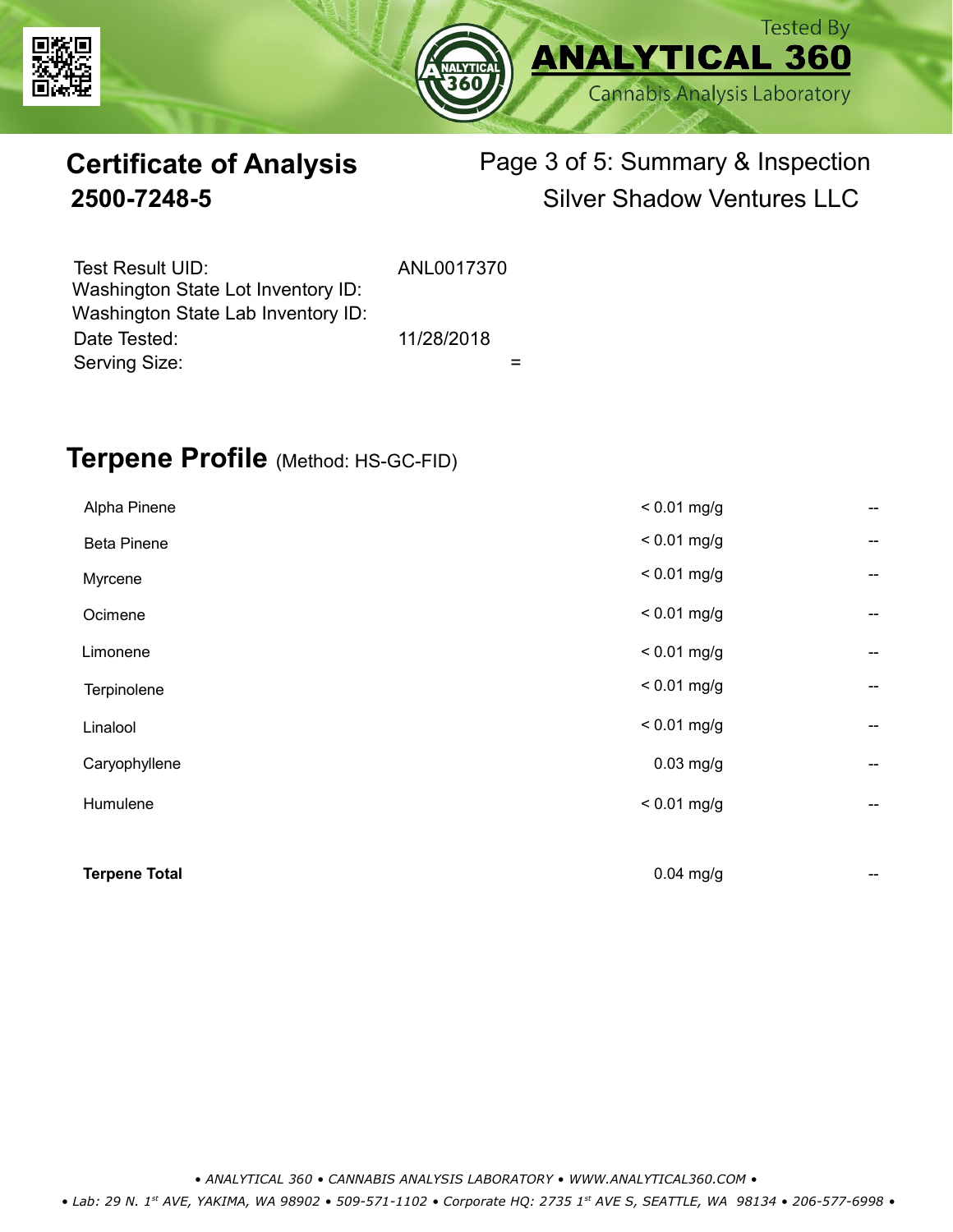



# **Certificate of Analysis** Page 4 of 5: Summary & Inspection **2500-7248-5** Silver Shadow Ventures LLC

Serving Size:  $=$ Test Result UID: ANL0017370 Date Tested: 11/28/2018 Washington State Lot Inventory ID: Washington State Lab Inventory ID:

# **I-502 Microbial Analysis (Method: Plate Counting)**

| Pass | $<$ 20 CFU/g | Bile Tolerant Gram Negative Bacteria Count |
|------|--------------|--------------------------------------------|
| Pass |              | Salmonella spp.                            |
| Pass |              | Escherichia coli                           |
|      |              |                                            |

Washington State Criteria: Counts not to exceed: 10,000 Bile-tolerant Gram Negative Bacteria, and *E coli* and *Salmonella* not detected in one gram

#### **Non-Mandatory Microbial Analysis** (Method: Plate Counting)

| Total Aerobic Plate Count  | $<$ 20 CFU/g |
|----------------------------|--------------|
| Total Yeast and Mold Count | $<$ 20 CFU/a |
| Coliforms                  | $<$ 20 CFU/g |

TNTC = Too Numerous to Count

*• ANALYTICAL 360 • CANNABIS ANALYSIS LABORATORY • WWW.ANALYTICAL360.COM •*